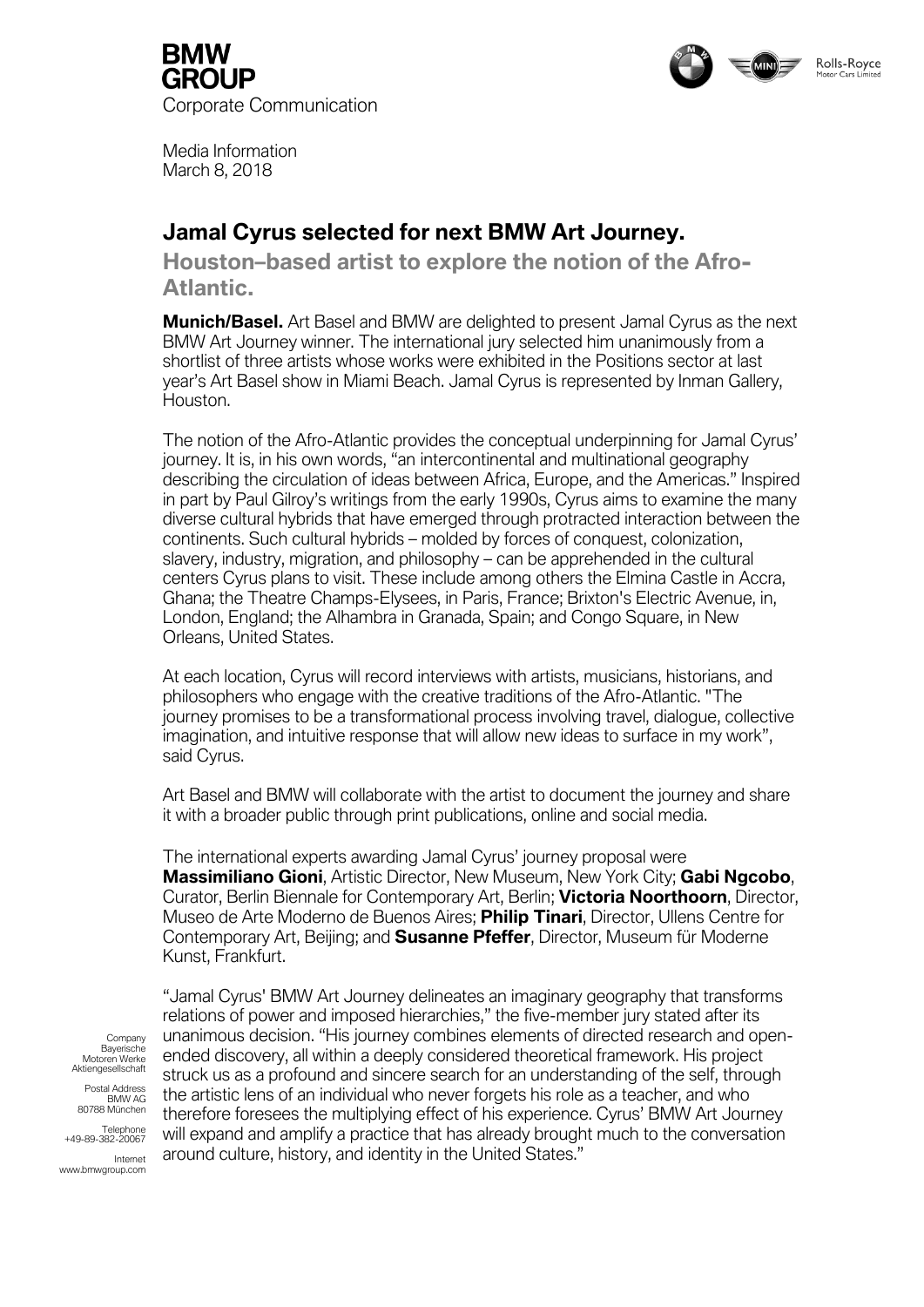



 $_{\text{Date}}$  March 8, 2018

Subject Jamal Cyrus selected for next BMW Art Journey.

Page 2

In addition to Jamal Cyrus, the shortlisted artists from the Positions sector for emerging artists at Art Basel in Miami Beach included: A.K. Burns (represented by Callicoon Fine Arts, New York) and Mariela Scafati (represented by Isla Flotante, Buenos Aires).

Launched in 2015, the BMW Art Journey is a collaboration between Art Basel and BMW, created to recognize and support emerging artists worldwide. From 2018 onwards this unique award is open to artists who are exhibiting in the Discoveries sector during Art Basel in Hong Kong. A judging panel comprised of internationally renowned experts meet first to select a shortlist of three artists from the sector, who are then invited to submit proposals for a journey aimed to further develop their ideas and artistic work. The jury reconvenes to choose a winner from the three proposals.

Past winners of the BMW Art Journey include sound and performance artist **Samson Young** presented by a.m. Space, Hong Kong at Art Basel's Hong Kong show in 2015, who represented Hong Kong at the 2017 Venice Biennale; German video artists **Henning Fehr** and **Philipp Rühr** presented by Galerie Max Mayer, Dusseldorf at Art Basel's Miami Beach show in 2015; British artist **Abigail Reynolds** presented by Rokeby, London at Art Basel's show in Hong Kong in 2016 as well as **Max Hooper Schneider**, presented by High Art, Paris at Art Basel's Miami Beach show in 2016 and **Astha Butail** who was recently announced as the fifth winner and is presented by GALLERYSKE, New Delhi, Bangalore.

The **next selections** for the **BMW Art Journey** will take place during Art Basel in **Hong Kong on March 28, 5:30 PM** at the BMW Lounge. The winner of the BMW Art Journey from the Hong Kong show will be announced in early summer 2018.

BMW is a global partner of Art Basel and has supported Art Basel's three shows in Basel, Miami Beach and Hong Kong for many years.

For further information about the artist and the project, please visit: [www.bmw-art-journey.com](http://www.bmw-art-journey.com/)

## **For further questions please contact:**

Dr Thomas Girst BMW Group Corporate and Intergovernmental Affairs Head of Cultural Engagement Telephone: +49 89 382 247 53 [www.press.bmwgroup.com;](http://www.press.bmwgroup.com/) Email: [presse@bmw.de](mailto:presse@bmw.de)

Dorothee Dines Art Basel Global Head of Media Relations Telephone: +41 58 206 27 06 Email: [dorothee.dines@artbasel.com](mailto:dorothee.dines@artbasel.com)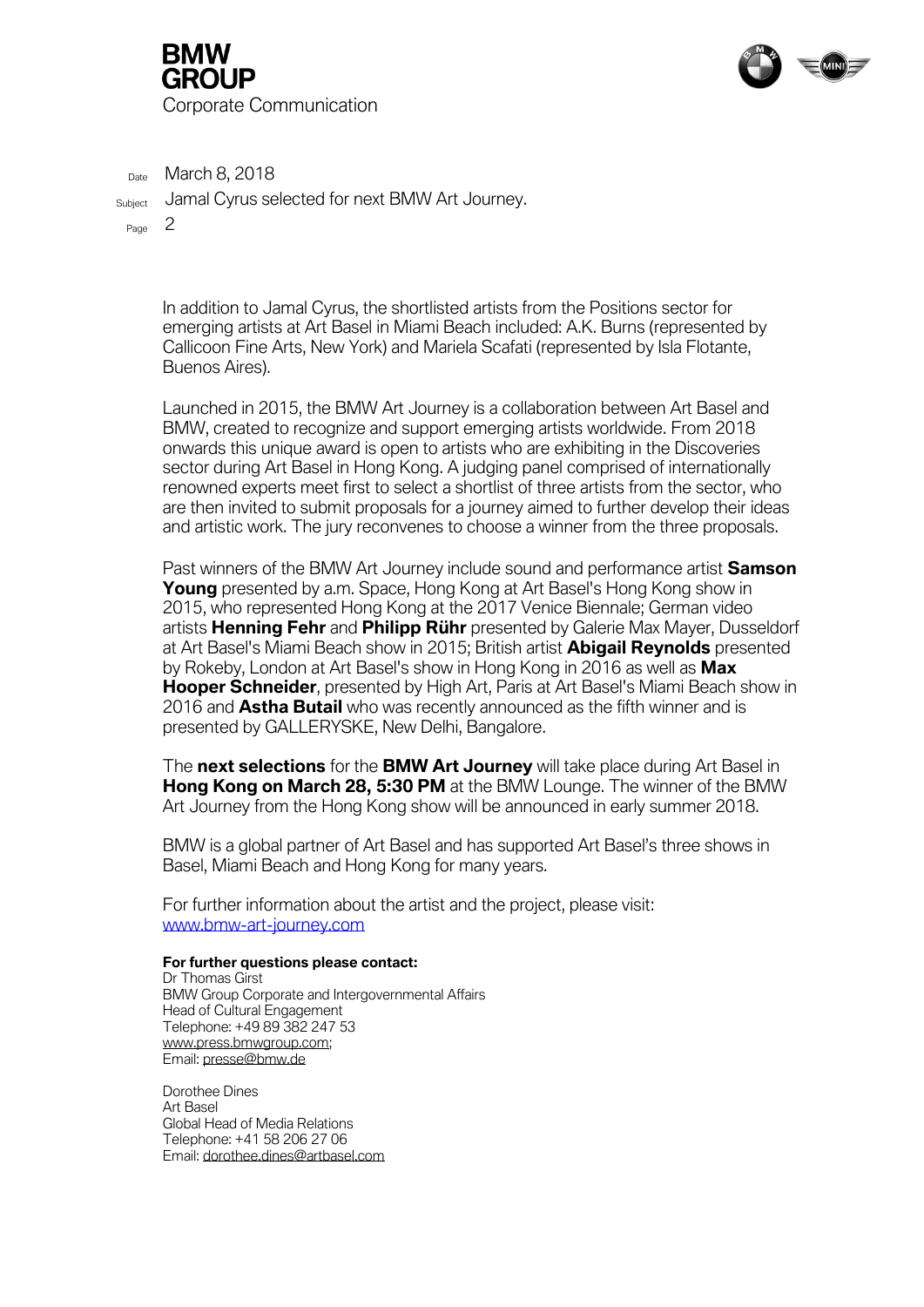



 $_{\text{Date}}$  March 8, 2018

Subject Jamal Cyrus selected for next BMW Art Journey.

Page 3

## **Jamal Cyrus at Inman Gallery, Houston**

Jamal Cyrus was born in 1973 in Houston, United States, where he still lives and works. He received his Master of Fine Arts from the University of Pennsylvania in 2008. Cyrus' work draws on the languages of collage, assemblage, and the cultural politics embedded within Black American music and culture. At Art Basel in Miami Beach 2017, Cyrus presented "STANDARDZENBLŪZ II", a project whose imagery is sampled from concert posters, record covers, Jet Magazine, and the interior of a record store in Tokyo. Cyrus' solo and group exhibitions include Inman Gallery, Houston, MOCAD Museum of Contemporary Art Detroit, Detroit, and ICA Institute of Contemporary Art Philadelphia, Philadelphia. [www.inmangallery.com/artists/cyrus\\_jamal/bio.html](http://www.inmangallery.com/artists/cyrus_jamal/bio.html)

## **About Art Basel**

Founded in 1970 by gallerists from Basel, Art Basel today stages the world's premier art shows for Modern and contemporary art, sited in Basel, Miami Beach, and Hong Kong. Defined by its host city and region, each show is unique, which is reflected in its participating galleries, artworks presented, and the content of parallel programming produced in collaboration with local institutions for each edition. Art Basel's engagement has expanded beyond art fairs through a number of new initiatives. In 2014, Art Basel launched its Crowdfunding Initiative which has catalyzed much-needed support for outstanding non-commercial art projects worldwide and so far has helped garner pledges in excess of USD 2 million in support of around 70 art projects from around the globe – from Bogota to Ho Chi Minh City, San José and Kabul. For Art Basel Cities, launched in 2016, Art Basel is working with selected partner cities to develop vibrant and content-driven programs specific to the individual city. Connecting them to the global art world through Art Basel's expertise and network, Art Basel Cities supports its partners to develop their unique cultural landscape. For further information, please visit [artbasel.com.](http://www.artbasel.com/)

#### **About BMW Group's Cultural Commitment**

For almost 50 years now, the BMW Group has initiated and engaged in over 100 cultural cooperations worldwide. The company places the main focus of its long-term commitment on contemporary and modern art, classical music and jazz as well as architecture and design. In 1972, three large-scale paintings were created by the artist Gerhard Richter specifically for the foyer of the BMW Group's Munich headquarters. Since then, artists such as Andy Warhol, Jeff Koons, Daniel Barenboim, Jonas Kaufmann and architect Zaha Hadid have co-operated with BMW. In 2016 and 2017, female artist Cao Fei from China and American John Baldessari created the next two vehicles for the BMW Art Car Collection. Besides co-initiatives, such as BMW Tate Live, the BMW Art Journey and the "Opera for All" concerts in Berlin, Munich and London, the company also partners with leading museums and art fairs as well as orchestras and opera houses around the world. The BMW Group takes absolute creative freedom in all its cultural activities for granted – as this is as essential for producing groundbreaking artistic work as it is for major innovations in a successful business.

Further information[: www.bmwgroup.com/culture](http://www.bmwgroup.com/culture) and [www.bmwgroup.com/culture/overview](http://www.bmwgroup.com/culture/overview) Facebook:<https://www.facebook.com/BMW-Group-Culture-925330854231870/> Instagram:<https://www.instagram.com/bmwgroupculture/> @BMWGroupCulture #BMWGroupCulture

#### **The BMW Group**

With its four brands BMW, MINI, Rolls-Royce and BMW Motorrad, the BMW Group is the world's leading premium manufacturer of automobiles and motorcycles and also provides premium financial and mobility services. The BMW Group production network comprises 31 production and assembly facilities in 14 countries; the company has a global sales network in more than 140 countries.

In 2017, the BMW Group sold over 2,463,500 passenger vehicles and more than 164,000 motorcycles worldwide. The profit before tax in the financial year 2016 was approximately € 9.67 billion on revenues amounting to € 94.16 billion. As of 31 December 2016, the BMW Group had a workforce of 124,729 employees.

The success of the BMW Group has always been based on long-term thinking and responsible action. The company has therefore established ecological and social sustainability throughout the value chain,